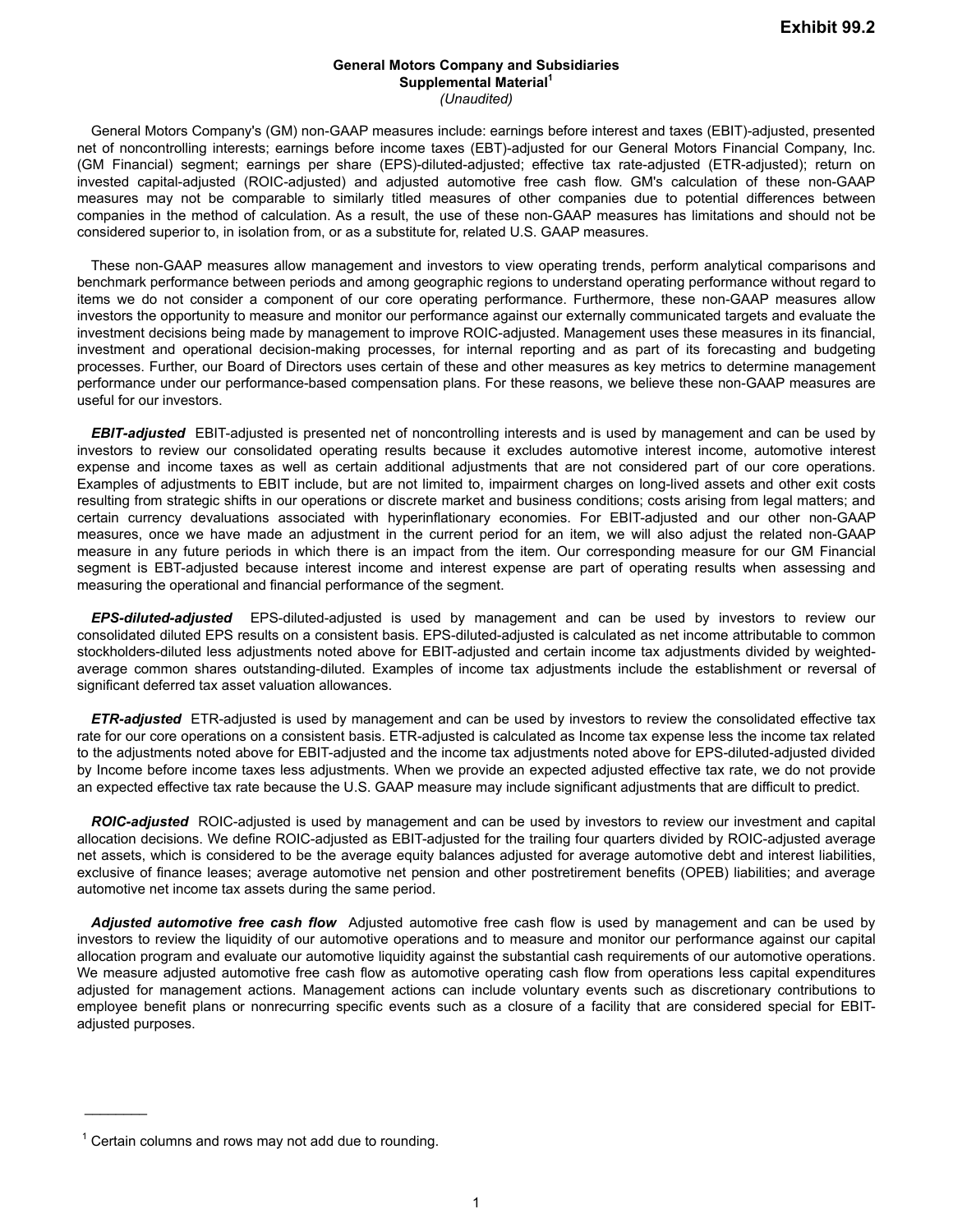The following table reconciles Net income (loss) attributable to stockholders under U.S. GAAP to segment profit (loss) (dollars in millions):

|                                                   | <b>Three Months Ended</b> |                |                |  |  |  |  |
|---------------------------------------------------|---------------------------|----------------|----------------|--|--|--|--|
|                                                   |                           | March 31, 2022 | March 31, 2021 |  |  |  |  |
| Net income (loss) attributable to stockholders(a) | $\sqrt[6]{\frac{1}{2}}$   | $2,939$ \$     | 3,022          |  |  |  |  |
| Income tax expense (benefit)                      |                           | (28)           | 1,177          |  |  |  |  |
| Automotive interest expense                       |                           | 226            | 250            |  |  |  |  |
| Automotive interest income                        |                           | (50)           | (32)           |  |  |  |  |
| Adjustments                                       |                           |                |                |  |  |  |  |
| Cruise compensation modification(b)               |                           | 1,057          |                |  |  |  |  |
| Patent royalty matters(c)                         |                           | (100)          |                |  |  |  |  |
| Total adjustments                                 |                           | 957            |                |  |  |  |  |
| EBIT(loss)-adjusted                               |                           | 4,044          | 4,417          |  |  |  |  |
| Operating segments                                |                           |                |                |  |  |  |  |
| <b>GM North America (GMNA)</b>                    |                           | 3,141          | 3,134          |  |  |  |  |
| GM International (GMI)                            |                           | 328            | 308            |  |  |  |  |
| Cruise                                            |                           | (325)          | (229)          |  |  |  |  |
| GM Financial(d)                                   |                           | 1,284          | 1,182          |  |  |  |  |
| Total operating segments                          |                           | 4,428          | 4,395          |  |  |  |  |
| Corporate and eliminations(e)                     |                           | (383)          | 22             |  |  |  |  |
| EBIT(loss)-adjusted                               | $\boldsymbol{\$}$         | 4,044          | 4,417<br>\$    |  |  |  |  |

(a) Net of net loss attributable to noncontrolling interests.

 $\mathcal{L}_\text{max}$ 

(b) This adjustment was excluded because it relates to the one-time modification of Cruise stock incentive awards.

(c) This adjustment was excluded because it relates to the resolution of substantially all potential royalty matters, accrued in the prior period, with respect to past-year vehicle sales.

(d) GM Financial amounts represent EBT-adjusted.

(e) GM's automotive interest income and interest expense, legacy costs from the Opel/Vauxhall Business (primarily pension costs), corporate expenditures and certain nonsegment specific revenues and expenses are recorded centrally in Corporate.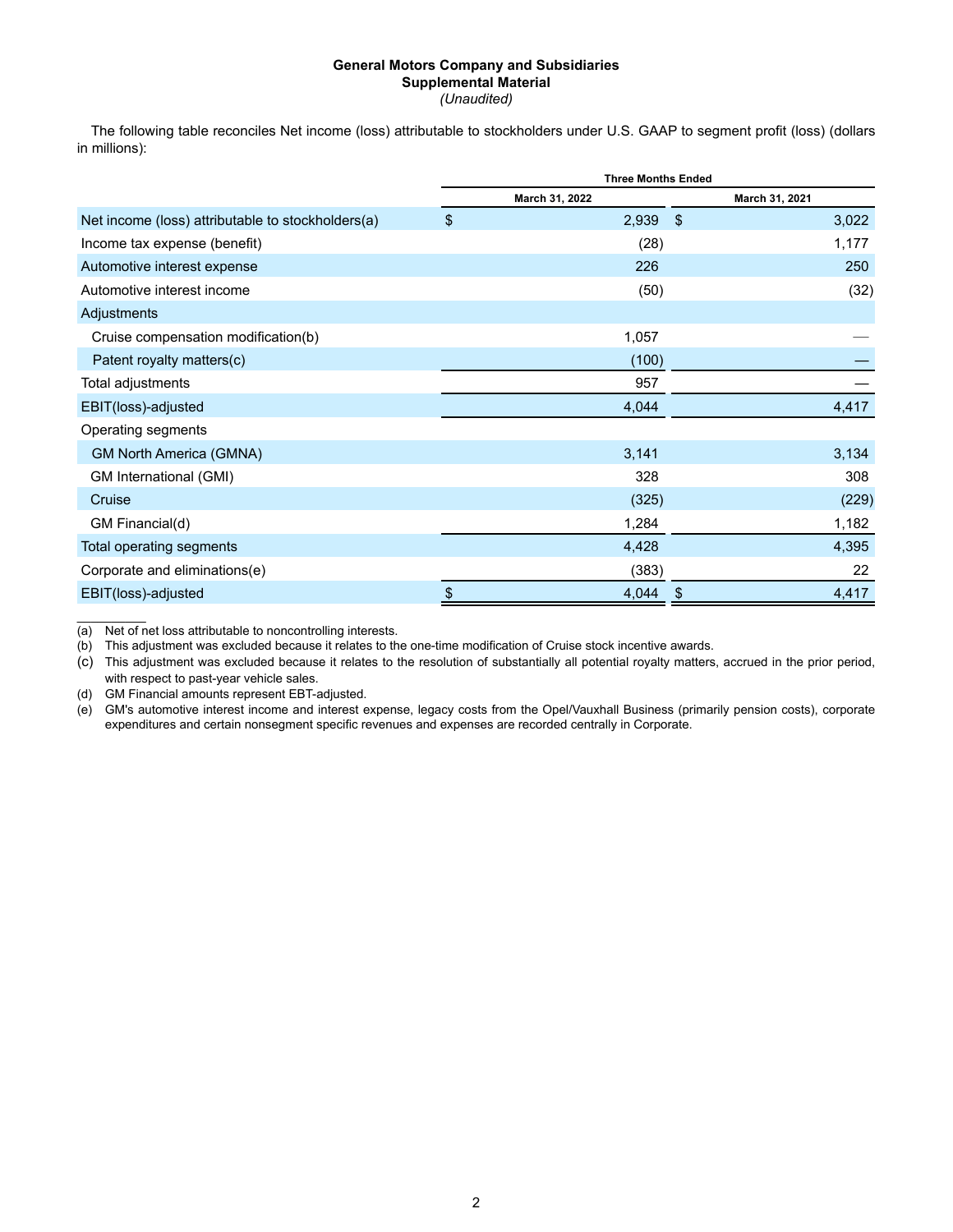The following table reconciles Net income (loss) attributable to stockholders under U.S. GAAP to EBIT (loss)-adjusted (dollars in millions):

|                                                     | <b>Three Months Ended</b> |           |         |              |         |               |         |                 |
|-----------------------------------------------------|---------------------------|-----------|---------|--------------|---------|---------------|---------|-----------------|
|                                                     |                           | March 31, |         | December 31, |         | September 30, |         | <b>June 30.</b> |
|                                                     | 2022                      | 2021      | 2021    | 2020         | 2021    | 2020          | 2021    | 2020            |
| Net income (loss) attributable to stockholders      | \$2,939                   | \$3,022   | \$1,741 | \$2,846      | \$2,420 | \$4,045       | \$2,836 | \$ (758)        |
| Income tax expense (benefit)                        | (28)                      | 1,177     | 471     | 642          | 152     | 887           | 971     | (112)           |
| Automotive interest expense                         | 226                       | 250       | 227     | 275          | 230     | 327           | 243     | 303             |
| Automotive interest income                          | (50)                      | (32)      | (44)    | (46)         | (38)    | (51)          | (32)    | (61)            |
| Adjustments                                         |                           |           |         |              |         |               |         |                 |
| Cruise compensation modification(a)                 | 1,057                     |           |         |              |         |               |         |                 |
| Patent royalty matters(b)                           | (100)                     |           | 250     |              |         |               |         |                 |
| GM Brazil indirect tax matters(c)                   |                           |           | 194     |              |         |               |         |                 |
| Cadillac dealer strategy(d)                         |                           |           |         | 99           | 158     |               | 17      |                 |
| GMI restructuring(e)                                |                           |           |         | 26           |         | 76            |         | 92              |
| GM Korea wage litigation(f)                         |                           |           |         |              |         |               | 82      |                 |
| Ignition switch recall and related legal matters(g) |                           |           |         | (130)        |         |               |         |                 |
| Total adjustments                                   | 957                       |           | 444     | (5)          | 158     | 76            | 99      | 92              |
| EBIT (loss)-adjusted                                | \$4,044                   | \$4,417   | \$2,839 | \$3,712      | \$2,922 | \$5,284       | \$4,117 | (536)<br>\$     |

(a) This adjustment was excluded because it relates to the one-time modification of Cruise stock incentive awards.<br>(b) These adjustments were excluded because they relate to potential royalties accrued with respect to past

 $\overline{\mathcal{L}}$ 

These adjustments were excluded because they relate to potential royalties accrued with respect to past-year vehicle sales in the three months ended December 31, 2021, and the resolution of substantially all of these matters in the three months ended March 31, 2022.

(c) This adjustment was excluded because it relates to a potential settlement with third parties in the three months ended December 31, 2021 relating to retrospective recoveries of indirect taxes in Brazil realized in prior periods.

(d) These adjustments were excluded because they relate to strategic activities to transition certain Cadillac dealers from the network as part of Cadillac's electric vehicle strategy.

(e) These adjustments were excluded because of a strategic decision to rationalize our core operations by exiting or significantly reducing our presence in various international markets to focus resources on opportunities expected to deliver higher returns. These adjustments primarily consist of employee separation charges in the three months ended December 31, 2020, supplier claims in the three months ended September 30, 2020 and inventory provisions in the three months ended June 30, 2020.

(f) This adjustment was excluded because of the unique events associated with recent Supreme Court of Korea decisions related to our salaried workers.

(g) This adjustment was excluded because of the unique events associated with the ignition switch recall.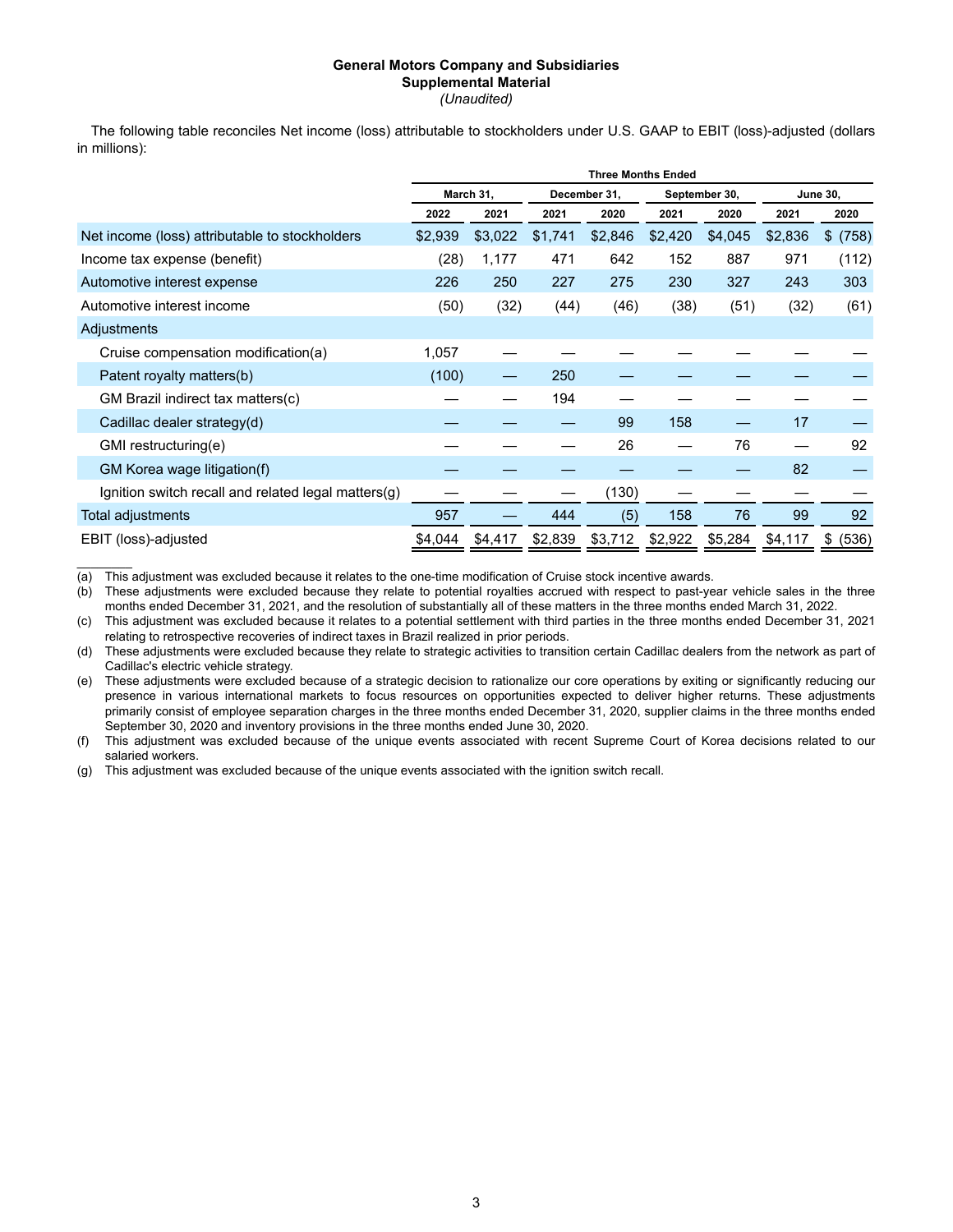The following table reconciles diluted earnings (loss) per common share under U.S. GAAP to EPS-diluted-adjusted (dollars in millions, except per share amounts):

| <b>Three Months Ended</b> |        |    |           |                |        |     |           |
|---------------------------|--------|----|-----------|----------------|--------|-----|-----------|
|                           |        |    |           | March 31, 2021 |        |     |           |
|                           | Amount |    | Per Share |                | Amount |     | Per Share |
| \$                        | 1,987  | \$ | 1.35      | \$             | 2,976  | -\$ | 2.03      |
|                           | 957    |    | 0.65      |                |        |     |           |
|                           | (296)  |    | (0.20)    |                |        |     |           |
|                           | (482)  |    | (0.33)    |                | 316    |     | 0.22      |
|                           | 909    |    | 0.62      |                |        |     |           |
|                           | 3,075  | S  | 2.09      | \$             | 3,292  | \$. | 2.25      |
|                           |        |    |           | March 31, 2022 |        |     |           |

(a) Refer to the reconciliation of Net income (loss) attributable to stockholders under U.S. GAAP to segment profit (loss) for adjustment details.

(b) The tax effect of each adjustment is determined based on the tax laws and valuation allowance status of the jurisdiction to which the adiustment relates.

(c) These adjustments consist of tax benefit related to the release of a valuation allowance against deferred tax assets that are considered realizable as a result of Cruise tax reconsolidation in the three months ended March 31, 2022, and tax expense related to the establishment of a valuation allowance against deferred tax assets that were considered no longer realizable for Cruise in the three months ended March 31, 2021. These adjustments were excluded because significant impacts of valuation allowances are not considered part of our core operations.

(d) This adjustment consists of a deemed dividend related to the redemption of Cruise preferred shares from SoftBank in the three months ended March 31, 2022.

The following table reconciles our effective tax rate under U.S. GAAP to ETR-adjusted (dollars in millions):

 $\mathcal{L}=\mathcal{L}$ 

|                    | <b>Three Months Ended</b>                                           |       |                              |                                  |              |                                    |       |                              |                |        |
|--------------------|---------------------------------------------------------------------|-------|------------------------------|----------------------------------|--------------|------------------------------------|-------|------------------------------|----------------|--------|
|                    |                                                                     |       |                              | March 31, 2022                   |              |                                    |       |                              | March 31, 2021 |        |
|                    | Income tax<br>Income before<br>expense<br>(benefit)<br>income taxes |       | <b>Effective tax</b><br>rate | Income<br>before<br>income taxes |              | Income tax<br>expense<br>(benefit) |       | <b>Effective</b><br>tax rate |                |        |
| Effective tax rate | \$                                                                  | 2,779 | S                            | (28)                             | $(1.0)\%$ \$ |                                    | 4,191 | \$                           | 1,177          | 28.1 % |
| Adjustments(a)     |                                                                     | 1.053 |                              | 296                              |              |                                    |       |                              |                |        |
| Tax adjustment(b)  |                                                                     |       |                              | 482                              |              |                                    |       |                              | (316)          |        |
| ETR-adjusted       |                                                                     | 3,832 | S.                           | 750                              | 19.6 %       | S                                  | 4,191 |                              | 861            | 20.5 % |

 $\mathcal{L}=\mathcal{L}$ (a) Refer to the reconciliation of Net income (loss) attributable to stockholders under U.S. GAAP to segment profit (loss) for adjustment details. These adjustments include Net income attributable to noncontrolling interests where applicable. The tax effect of each adjustment is determined based on the tax laws and valuation allowance status of the jurisdiction to which the adjustment relates.

(b) Refer to the reconciliation of diluted earnings per common share under U.S. GAAP to EPS-diluted-adjusted within the previous section for adjustment details.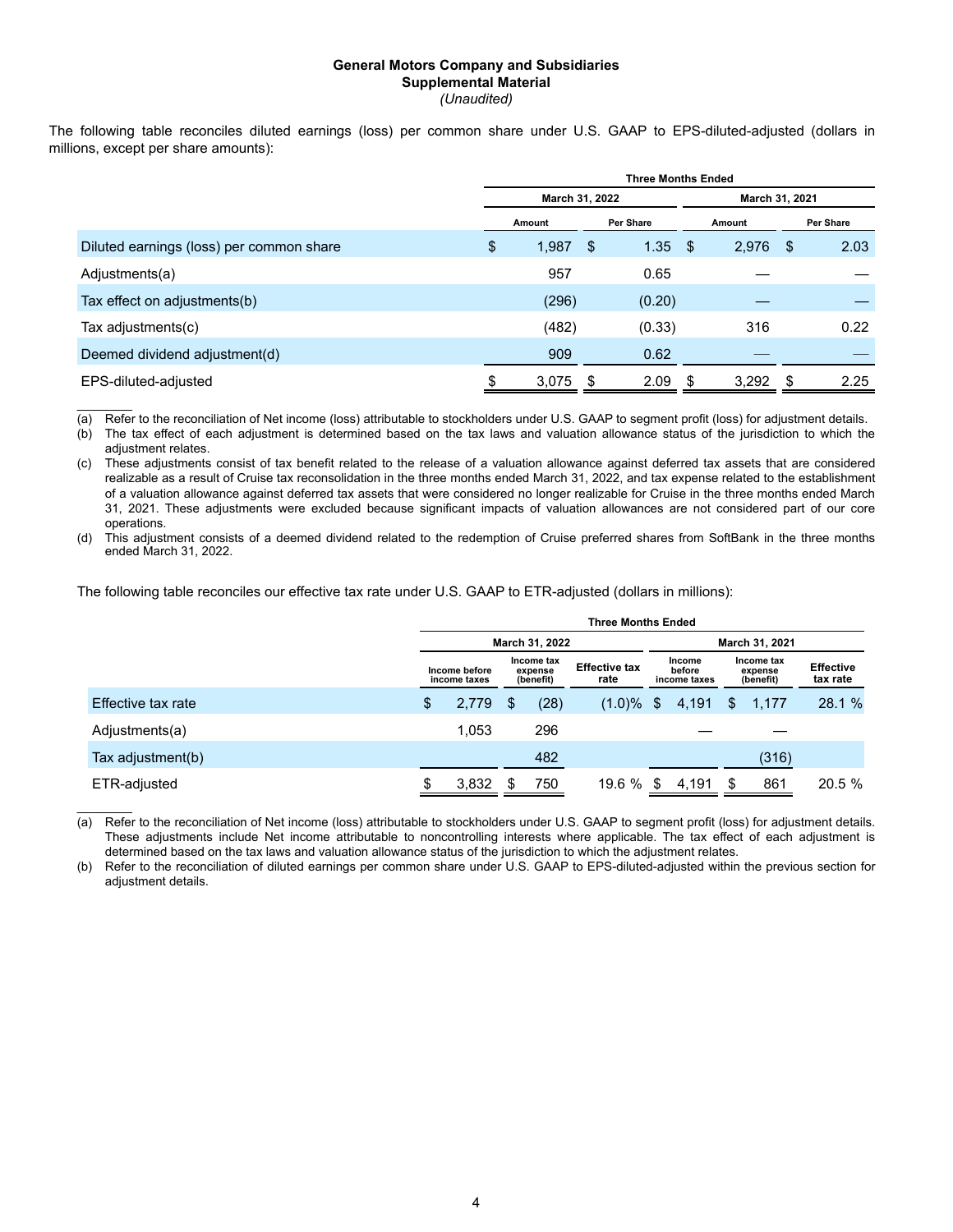We define return on equity (ROE) as Net income (loss) attributable to stockholders for the trailing four quarters divided by average equity for the same period. Management uses average equity to provide comparable amounts in the calculation of ROE. The following table summarizes the calculation of ROE (dollars in billions):

|                                                | <b>Four Quarters Ended</b> |  |                |  |  |  |
|------------------------------------------------|----------------------------|--|----------------|--|--|--|
|                                                | March 31, 2022             |  | March 31, 2021 |  |  |  |
| Net income (loss) attributable to stockholders | 9.9                        |  | 9.2            |  |  |  |
| Average equity(a)                              | 59.6                       |  | 45.7           |  |  |  |
| <b>ROE</b>                                     | 16.7%                      |  | 20.0 %         |  |  |  |

 $\mathcal{L}=\mathcal{L}$ (a) Includes equity of noncontrolling interests where the corresponding earnings (loss) are included in Net income (loss) attributable to stockholders.

The following table summarizes the calculation of ROIC-adjusted (dollars in billions):

 $\mathcal{L}=\mathcal{L}$ 

|                                                                                  |    | <b>Four Quarters Ended</b> |    |                |
|----------------------------------------------------------------------------------|----|----------------------------|----|----------------|
|                                                                                  |    | March 31, 2022             |    | March 31, 2021 |
| EBIT (loss)-adjusted(a)                                                          | \$ | 13.9                       | S  | 12.9           |
| Average equity(b)                                                                | \$ | 59.6                       | \$ | 45.7           |
| Add: Average automotive debt and interest liabilities (excluding finance leases) |    | 16.9                       |    | 24.7           |
| Add: Average automotive net pension & OPEB liability                             |    | 14.0                       |    | 17.8           |
| Less: Average automotive and other net income tax asset                          |    | (21.8)                     |    | (23.8)         |
| ROIC-adjusted average net assets                                                 |    | 68.8                       |    | 64.4           |
| ROIC-adjusted                                                                    |    | 20.2 %                     |    | 20.0%          |

(a) Refer to the reconciliation of Net income (loss) attributable to stockholders under U.S. GAAP to EBIT (loss)-adjusted for adjustment details.

(b) Includes equity of noncontrolling interests where the corresponding earnings (loss) are included in EBIT (loss)-adjusted.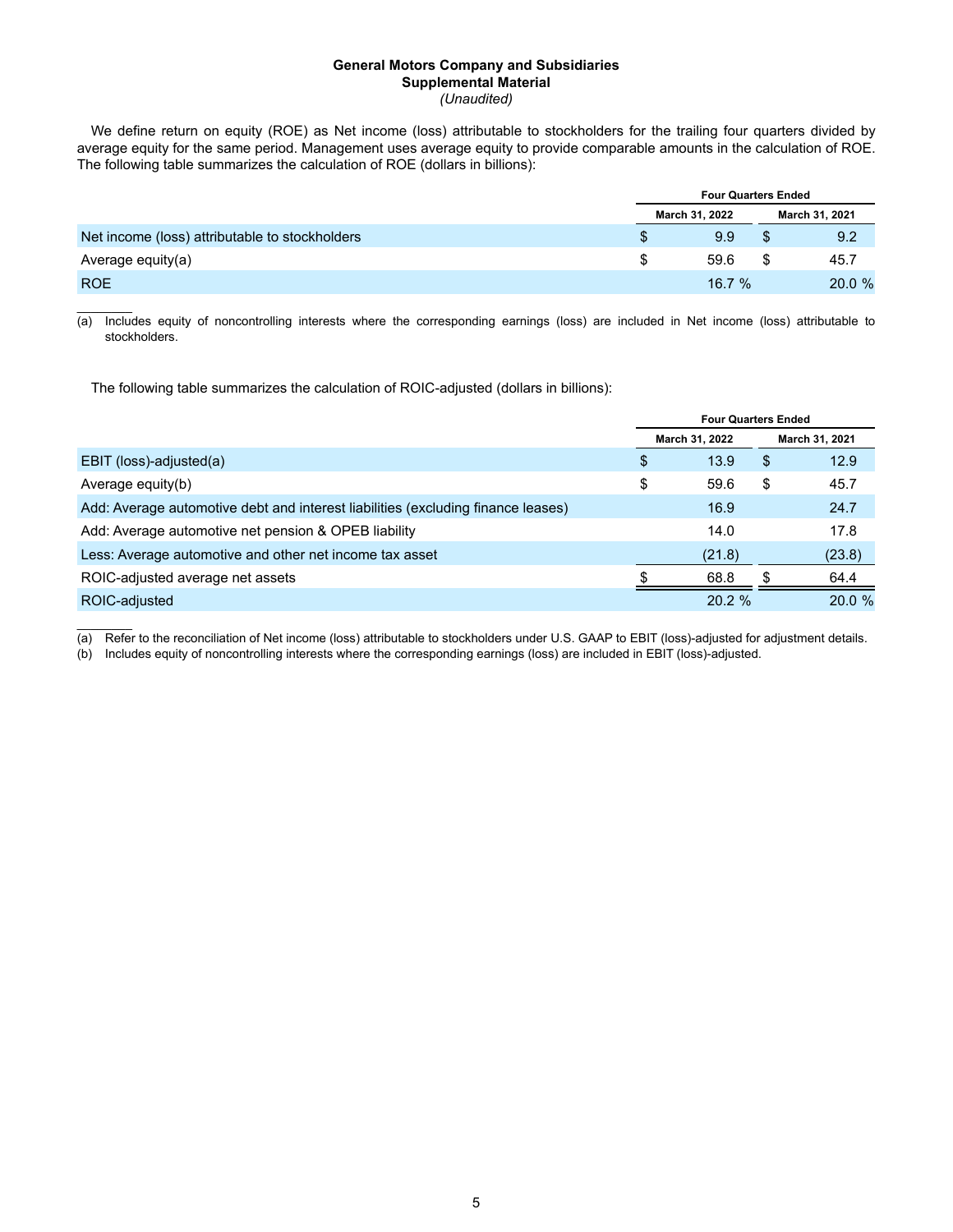The following table reconciles Net automotive cash provided by (used in) operating activities under U.S. GAAP to adjusted automotive free cash flow (dollars in millions):

|                                                                | <b>Three Months Ended</b> |                |  |                |  |  |
|----------------------------------------------------------------|---------------------------|----------------|--|----------------|--|--|
|                                                                |                           | March 31, 2022 |  | March 31, 2021 |  |  |
| Net automotive cash provided by (used in) operating activities | \$                        | $1,635$ \$     |  | (1,096)        |  |  |
| Less: Capital expenditures                                     |                           | (1,645)        |  | (860)          |  |  |
| Add: GMI restructuring                                         |                           |                |  | 24             |  |  |
| Add: GMI Korea Wage Litigation                                 |                           | 16             |  |                |  |  |
| Adjusted automotive free cash flow                             |                           | 6              |  | (1,932)        |  |  |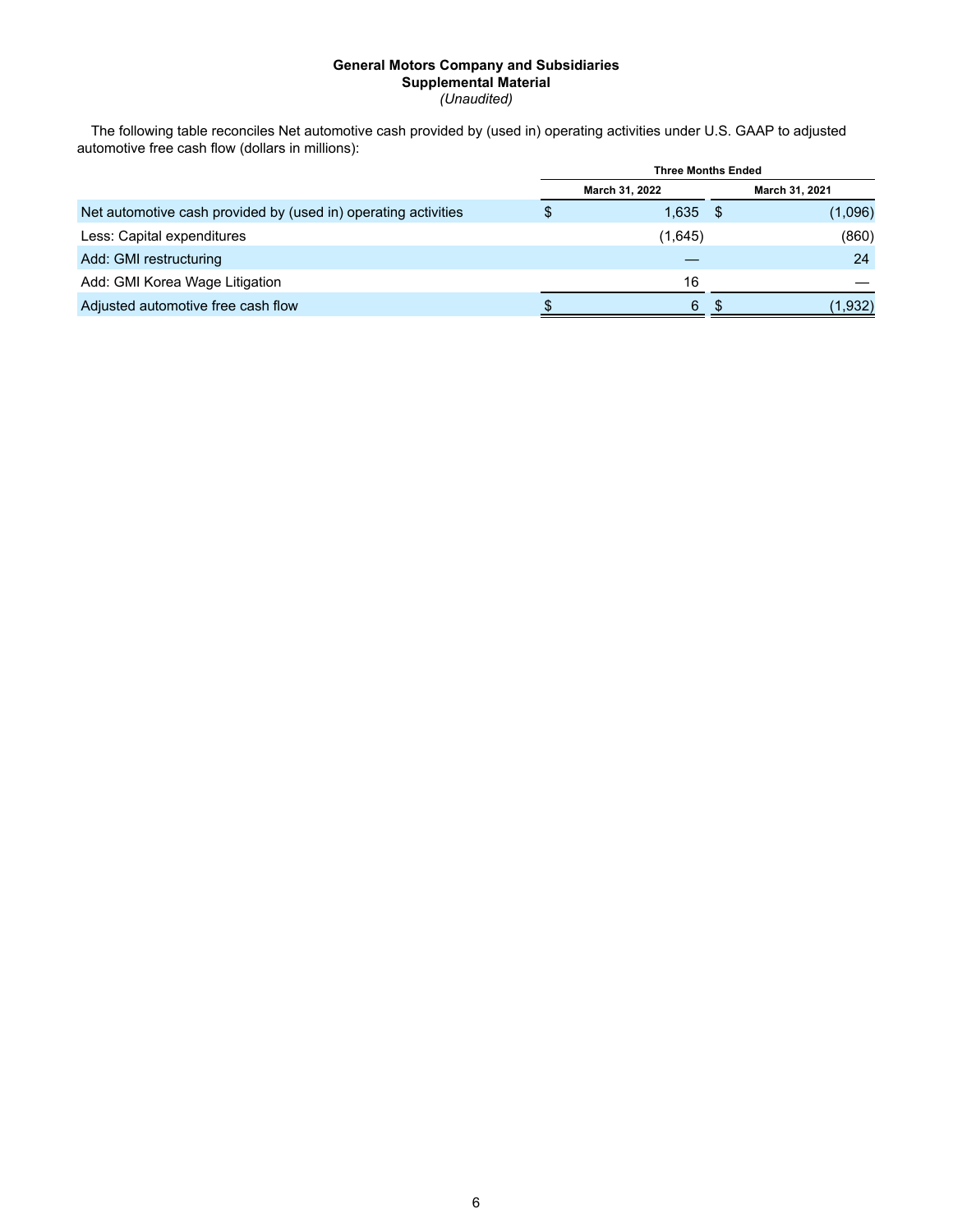|                                   | <b>GMNA</b> | <b>GMI</b>  |              | Corporate      |                | <b>Eliminations</b>      |    | Total<br>Automotive |     | Cruise |              | <b>GM</b><br><b>Financial</b> |      | Reclassifications/<br><b>Eliminations</b> | Total     |
|-----------------------------------|-------------|-------------|--------------|----------------|----------------|--------------------------|----|---------------------|-----|--------|--------------|-------------------------------|------|-------------------------------------------|-----------|
| Three Months Ended March 31, 2022 |             |             |              |                |                |                          |    |                     |     |        |              |                               |      |                                           |           |
| Net sales and revenue             | \$29,456    | \$<br>3,313 | \$           | 53             | \$             | $\overline{\phantom{0}}$ | S  | 32,823              | \$. | 26     | \$           | 3,156                         | \$   | (26)                                      | \$35,979  |
| Expenditures for property         | \$<br>,521  | \$<br>121   | \$           | $\overline{2}$ | \$             |                          | \$ | 1,645               | \$  | 4      | \$           | 10                            | \$   | $\overline{2}$                            | \$1,661   |
| Depreciation and amortization     | \$<br>,504  | \$<br>134   | \$           | 5              | $\mathfrak{s}$ |                          | \$ | 1,643               | \$. | 12     | \$           | 1.236                         | \$   |                                           | \$2,891   |
| Impairment charges                | \$          | \$<br>–     | \$           | —              | \$             |                          | \$ |                     |     |        | \$           |                               | \$   |                                           | \$        |
| Equity income(a)                  | \$<br>6     | \$<br>232   | $\mathbb{S}$ |                | \$             |                          | \$ | 238                 | \$  |        | \$           | 54                            | - \$ |                                           | \$<br>292 |
|                                   | <b>GMNA</b> | <b>GMI</b>  |              | Corporate      |                | <b>Eliminations</b>      |    | Total<br>Automotive |     | Cruise |              | <b>GM</b><br><b>Financial</b> |      | Reclassifications/<br><b>Eliminations</b> | Total     |
| Three Months Ended March 31, 2021 |             |             |              |                |                |                          |    |                     |     |        |              |                               |      |                                           |           |
| Net sales and revenue             | \$25,957    | \$<br>3,086 | \$           | 19             | \$             | $\overline{\phantom{0}}$ | \$ | 29,062              | \$. | 30     | $\mathbb{S}$ | 3,407                         | \$.  | (25)                                      | \$32,474  |
| Expenditures for property         | \$<br>764   | \$<br>94    | \$           | $\overline{2}$ | \$             |                          | \$ | 860                 | \$  | 13     | \$           | 5                             | \$   |                                           | \$<br>878 |
| Depreciation and amortization     | \$<br>1,198 | \$<br>132   | \$           | 6              | $\mathsf{\$}$  |                          | \$ | 1,336               | \$. | 11     | \$           | 1,668                         | \$   |                                           | \$3,015   |
| Impairment charges                | \$<br>–     | \$          | \$           |                | \$             |                          | \$ | –                   |     | –      | \$           | —                             | \$   |                                           | \$        |
| Equity income (a)                 | \$          | \$<br>307   | \$           |                | \$             |                          | \$ | 311                 |     |        | \$           | 54                            | \$   |                                           | \$<br>365 |

The following tables summarize key financial information by segment (dollars in millions):

 $\overline{\mathcal{L}}$ (a) Includes Automotive China equity income of \$234 million and \$308 million in the three months ended March 31, 2022 and 2021.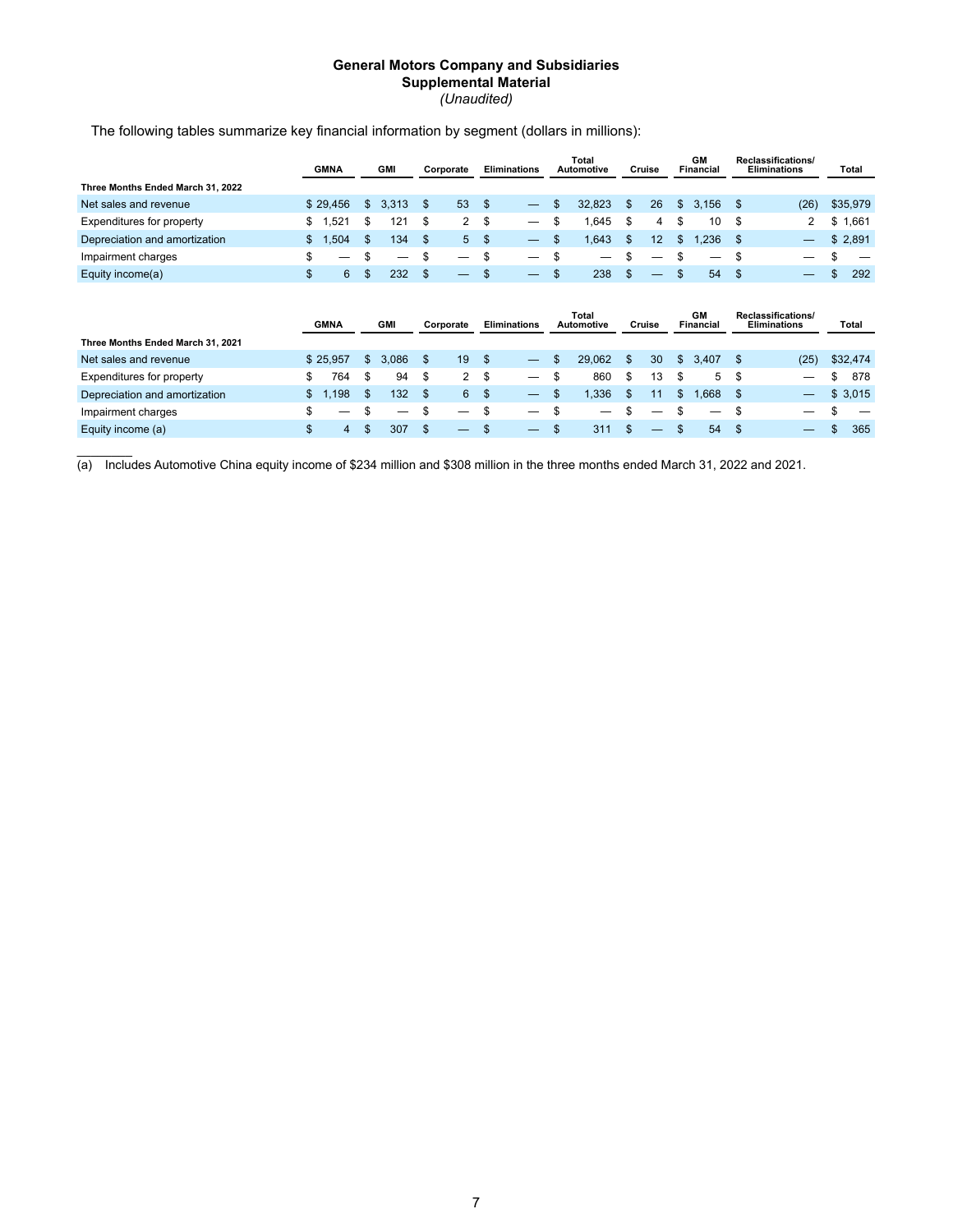## **Vehicle Sales**

GM presents both wholesale and total vehicle sales data to assist in the analysis of our revenue and our market share. Cuba, Iran, North Korea, Sudan and Syria are subject to broad economic sanctions. Accordingly, these countries are excluded from industry sales data and the corresponding calculation of GM's market share. Also, as of March 2022, GM is no longer importing vehicles or parts to Russia, Belarus and other sanctioned provinces in Ukraine.

Wholesale vehicle sales data consists of sales to GM's dealers and distributors as well as sales to the U.S. Government and excludes vehicles sold by our joint ventures. Wholesale vehicle sales data correlates to GM's revenue recognized from the sale of vehicles, which is the largest component of Automotive net sales and revenue. In the three months ended March 31, 2022, 28.4% of our wholesale vehicle sales volume was generated outside the U.S. The following table summarizes wholesale vehicle sales by automotive segment (vehicles in thousands):

|             |                | <b>Three Months Ended</b> |
|-------------|----------------|---------------------------|
|             | March 31, 2022 | March 31, 2021            |
| <b>GMNA</b> | 694            | 664                       |
| <b>GMI</b>  | 137            | 157                       |
| Total       | 831            | 821                       |
|             |                |                           |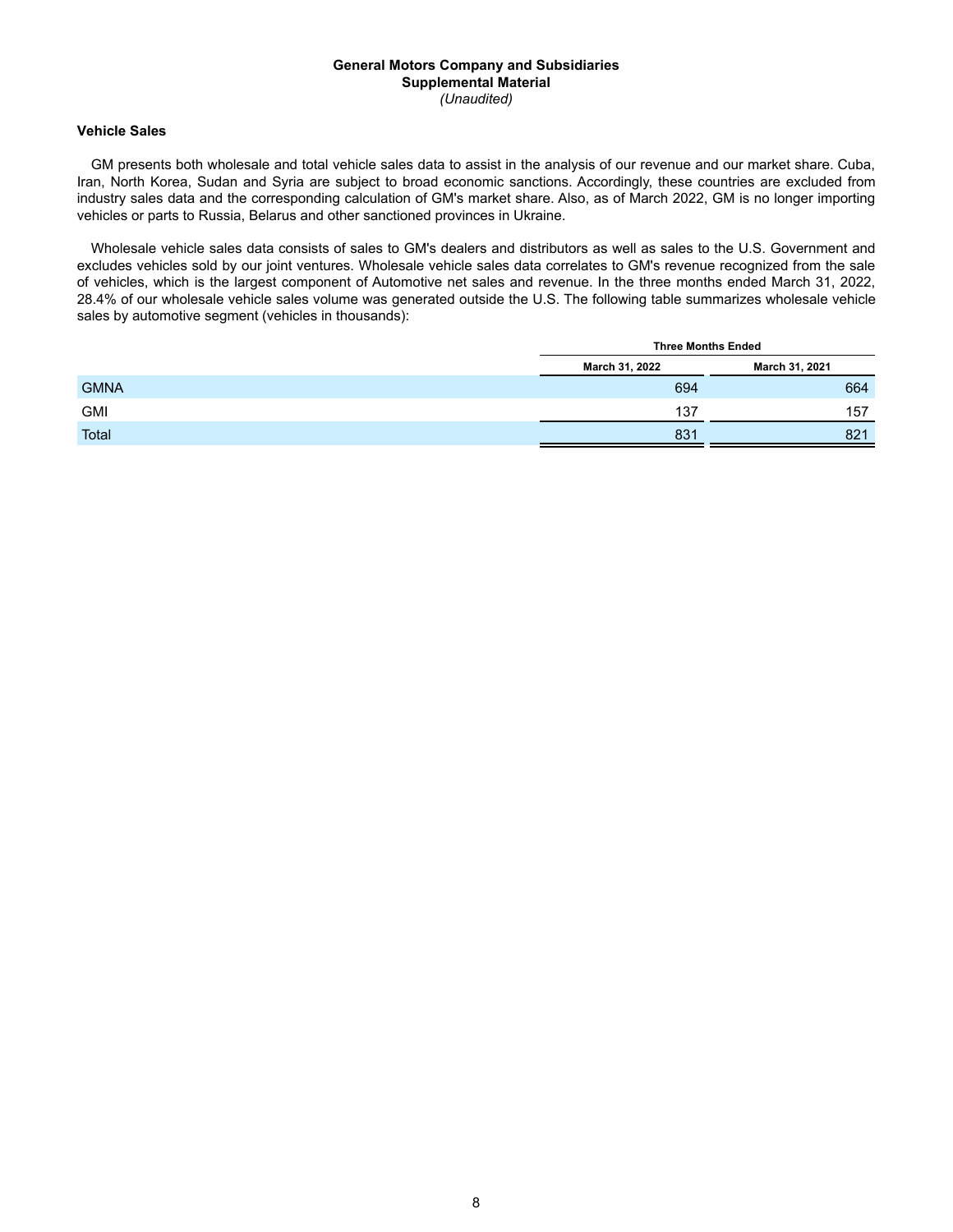Total vehicle sales data represents: (1) retail sales (i.e., sales to consumers who purchase new vehicles from dealers or distributors); (2) fleet sales (i.e., sales to large and small businesses, governments, and daily rental car companies); and (3) vehicles used by dealers in their business. Total vehicle sales data for periods presented prior to 2022 reflect courtesy transportation vehicles used by U.S. dealers in their business; beginning in 2022, we stopped including such dealership courtesy transportation vehicles in total vehicle sales until such time as those vehicles were sold to the end customer. Total vehicle sales data includes all sales by joint ventures on a total vehicle basis, not based on our percentage ownership interest in the joint venture. Certain joint venture agreements in China allow for the contractual right to report vehicle sales of non-GM trademarked vehicles by those joint ventures, which are included in the total vehicle sales we report for China. While total vehicle sales data does not correlate directly to the revenue GM recognizes during a particular period, we believe it is indicative of the underlying demand for GM vehicles. Total vehicle sales data represents management's good faith estimate based on sales reported by GM's dealers, distributors, and joint ventures, commercially available data sources such as registration and insurance data, and internal estimates and forecasts when other data is not available.

The following table summarizes total vehicle sales by geographic region (vehicles in thousands):

|                                            | <b>Three Months Ended</b> |                |  |  |
|--------------------------------------------|---------------------------|----------------|--|--|
|                                            | March 31, 2022            | March 31, 2021 |  |  |
| <b>United States</b>                       |                           |                |  |  |
| Chevrolet - Cars                           | 41                        | 54             |  |  |
| Chevrolet - Trucks                         | 189                       | 203            |  |  |
| Chevrolet - Crossovers                     | 113                       | 172            |  |  |
| Cadillac                                   | 28                        | 37             |  |  |
| <b>Buick</b>                               | 19                        | 46             |  |  |
| <b>GMC</b>                                 | 121                       | 131            |  |  |
| <b>Total United States</b>                 | 513                       | 642            |  |  |
| Canada, Mexico and Other                   | 88                        | 104            |  |  |
| <b>Total North America</b>                 | 601                       | 746            |  |  |
| Asia/Pacific, Middle East and Africa       |                           |                |  |  |
| Chevrolet                                  | 162                       | 151            |  |  |
| Wuling                                     | 337                       | 351            |  |  |
| <b>Buick</b>                               | 164                       | 225            |  |  |
| Baojun                                     | 20                        | 86             |  |  |
| Cadillac                                   | 49                        | 60             |  |  |
| Other                                      | 4                         | 8              |  |  |
| Total Asia/Pacific, Middle East and Africa | 735                       | 880            |  |  |
| South America(a)                           | 90                        | 118            |  |  |
| <b>Total in GM markets</b>                 | 1,426                     | 1,744          |  |  |
| <b>Total Europe</b>                        |                           |                |  |  |
| <b>Total Worldwide</b>                     | 1,427                     | 1,744          |  |  |

 $\mathcal{L}$ (a) Primarily Chevrolet

The vehicle sales at GM's China joint ventures presented in the following table are included in the preceding vehicle sales table (vehicles in thousands):

|                                     | <b>Three Months Ended</b> |                |  |  |  |  |
|-------------------------------------|---------------------------|----------------|--|--|--|--|
|                                     | March 31, 2022            | March 31, 2021 |  |  |  |  |
| SAIC General Motors Sales Co., Ltd. | 263                       | 347            |  |  |  |  |
| SAIC GM Wuling Automobile Co., Ltd. | 350                       | 433            |  |  |  |  |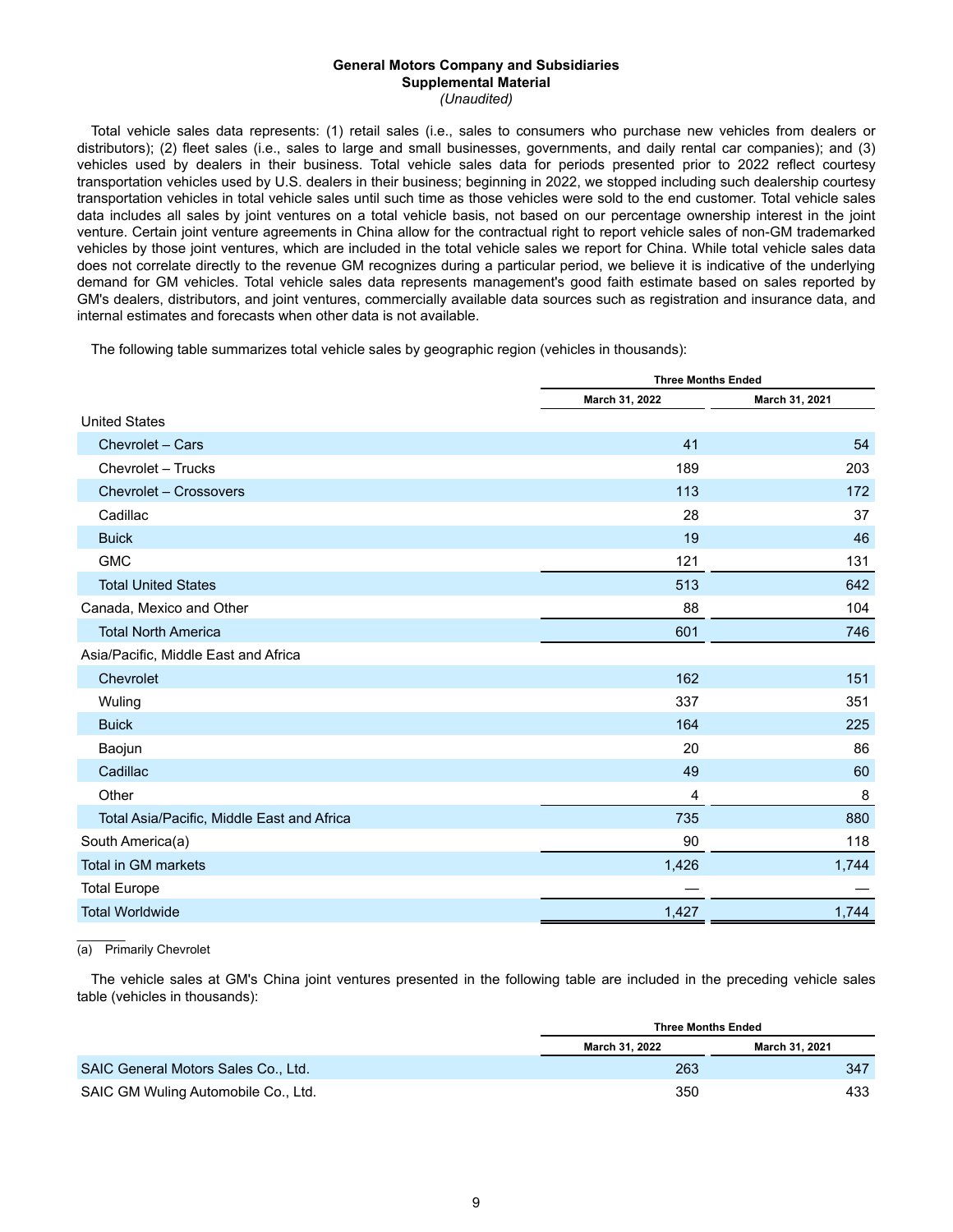|                                                                   | <b>Three Months Ended</b> |                |  |  |  |
|-------------------------------------------------------------------|---------------------------|----------------|--|--|--|
|                                                                   | March 31, 2022            | March 31, 2021 |  |  |  |
| Market Share                                                      |                           |                |  |  |  |
| United States - Cars                                              | 7.0%                      | 7.1%           |  |  |  |
| United States - Trucks                                            | 32.5%                     | 29.0 %         |  |  |  |
| United States - Crossovers                                        | 9.8%                      | 13.1%          |  |  |  |
| <b>Total United States</b>                                        | 15.2%                     | 16.0 %         |  |  |  |
| <b>Total North America</b>                                        | 14.8 %                    | 15.7%          |  |  |  |
| Total Asia/Pacific, Middle East and Africa                        | 6.8%                      | 7.3%           |  |  |  |
| <b>Total South America</b>                                        | 11.4%                     | 13.3 %         |  |  |  |
| Total GM Market                                                   | 9.1%                      | 9.9%           |  |  |  |
| <b>Total Worldwide</b>                                            | 7.3%                      | 8.1%           |  |  |  |
| United States fleet sales as a percentage of retail vehicle sales | 23.8 %                    | 17.3 %         |  |  |  |
| North America capacity two-shift utilization                      | 96.2 %                    | 96.0 %         |  |  |  |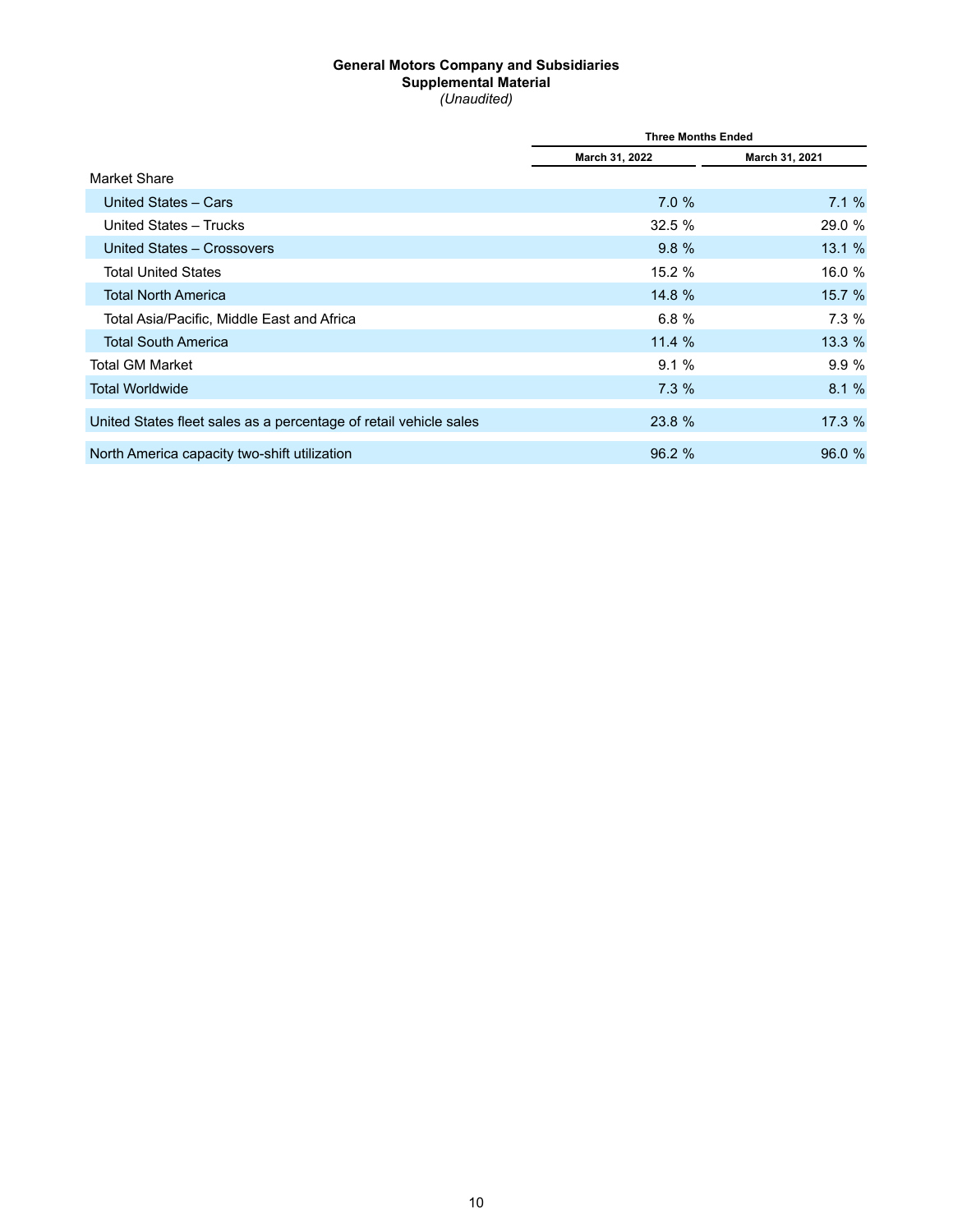# **Combining Income Statement Information**

*(In millions) (Unaudited)*

|                                                                        | Three Months Ended March 31, 2022 |          |        |           |                               |       |                                                  |                |    | Three Months Ended March 31, 2021 |                   |          |        |         |                               |       |                                    |  |                          |              |
|------------------------------------------------------------------------|-----------------------------------|----------|--------|-----------|-------------------------------|-------|--------------------------------------------------|----------------|----|-----------------------------------|-------------------|----------|--------|---------|-------------------------------|-------|------------------------------------|--|--------------------------|--------------|
|                                                                        | <b>Automotive</b>                 |          | Cruise |           | <b>GM</b><br><b>Financial</b> |       | <b>Reclassifications/</b><br><b>Eliminations</b> |                |    | Combined                          | <b>Automotive</b> |          | Cruise |         | <b>GM</b><br><b>Financial</b> |       | Reclassifications/<br>Eliminations |  | Combined                 |              |
| Net sales and revenue                                                  |                                   |          |        |           |                               |       |                                                  |                |    |                                   |                   |          |        |         |                               |       |                                    |  |                          |              |
| Automotive                                                             |                                   | \$32,823 | \$     | 26        | \$                            |       | \$                                               | (25)           |    | \$32,824                          |                   | \$29,062 | \$     | 30      | \$                            |       | \$                                 |  | (25)                     | \$29,067     |
| <b>GM Financial</b>                                                    |                                   |          |        |           |                               | 3,156 |                                                  | (1)            |    | 3,155                             |                   |          |        |         |                               | 3,407 |                                    |  |                          | 3,407        |
| Total net sales and revenue                                            |                                   | 32,823   |        | 26        |                               | 3,156 |                                                  | (26)           |    | 35,979                            |                   | 29,062   |        | 30      |                               | 3,407 |                                    |  | (25)                     | 32,474       |
| <b>Costs and expenses</b>                                              |                                   |          |        |           |                               |       |                                                  |                |    |                                   |                   |          |        |         |                               |       |                                    |  |                          |              |
| Automotive and other cost of<br>sales                                  |                                   | 28,222   |        | 1,132     |                               |       |                                                  |                |    | 29,353                            |                   | 24,888   |        | 227     |                               |       |                                    |  |                          | 25,115       |
| GM Financial interest,<br>operating and other<br>expenses              |                                   |          |        |           |                               | 1,926 |                                                  |                |    | 1,926                             |                   |          |        |         |                               | 2,279 |                                    |  |                          | 2,279        |
| Automotive and other selling,<br>general and administrative<br>expense |                                   | 2,106    |        | 398       |                               |       |                                                  |                |    | 2,504                             |                   | 1,741    |        | 62      |                               |       |                                    |  |                          | 1,803        |
| Total costs and expenses                                               |                                   | 30,328   |        | 1,530     |                               | 1.926 |                                                  | (1)            |    | 33,783                            |                   | 26,629   |        | 289     |                               | 2,279 |                                    |  | $\overline{\phantom{0}}$ | 29,197       |
| Operating income (loss)                                                |                                   | 2,495    |        | (1,504)   |                               | 1,230 |                                                  | (25)           |    | 2,196                             |                   | 2,433    |        | (259)   |                               | 1,128 |                                    |  | (25)                     | 3,277        |
| Automotive interest expense                                            |                                   | 226      |        | 2         |                               |       |                                                  | (2)            |    | 226                               |                   | 250      |        |         |                               |       |                                    |  |                          | 250          |
| Interest income and other non-<br>operating income (loss), net         |                                   | 492      |        | (2)       |                               |       |                                                  | 27             |    | 517                               |                   | 772      |        | 11      |                               |       |                                    |  | 16                       | 799          |
| Equity income (loss)                                                   |                                   | 238      |        |           |                               | 54    |                                                  | —              |    | 292                               |                   | 311      |        |         |                               | 54    |                                    |  |                          | 365          |
| Income (loss) before income<br>taxes                                   | \$                                | 2,999    |        | \$(1,508) | \$1,284                       |       | \$                                               | $\overline{4}$ |    | 2,779                             | \$                | 3,266    |        | \$(248) | \$1,182                       |       | \$                                 |  | (9)                      | 4,191        |
| Income tax expense (benefit)                                           |                                   |          |        |           |                               |       |                                                  |                |    | (28)                              |                   |          |        |         |                               |       |                                    |  |                          | 1,177        |
| Net income (loss)                                                      |                                   |          |        |           |                               |       |                                                  |                |    | 2,807                             |                   |          |        |         |                               |       |                                    |  |                          | 3,014        |
| Net loss (income) attributable to<br>noncontrolling interests          |                                   |          |        |           |                               |       |                                                  |                |    | 131                               |                   |          |        |         |                               |       |                                    |  |                          | 8            |
| Net income (loss) attributable<br>to stockholders                      |                                   |          |        |           |                               |       |                                                  |                |    | 2,939                             |                   |          |        |         |                               |       |                                    |  |                          | 3,022<br>\$. |
| Net income (loss) attributable<br>to common stockholders               |                                   |          |        |           |                               |       |                                                  |                | \$ | 1,987                             |                   |          |        |         |                               |       |                                    |  |                          | \$<br>2,976  |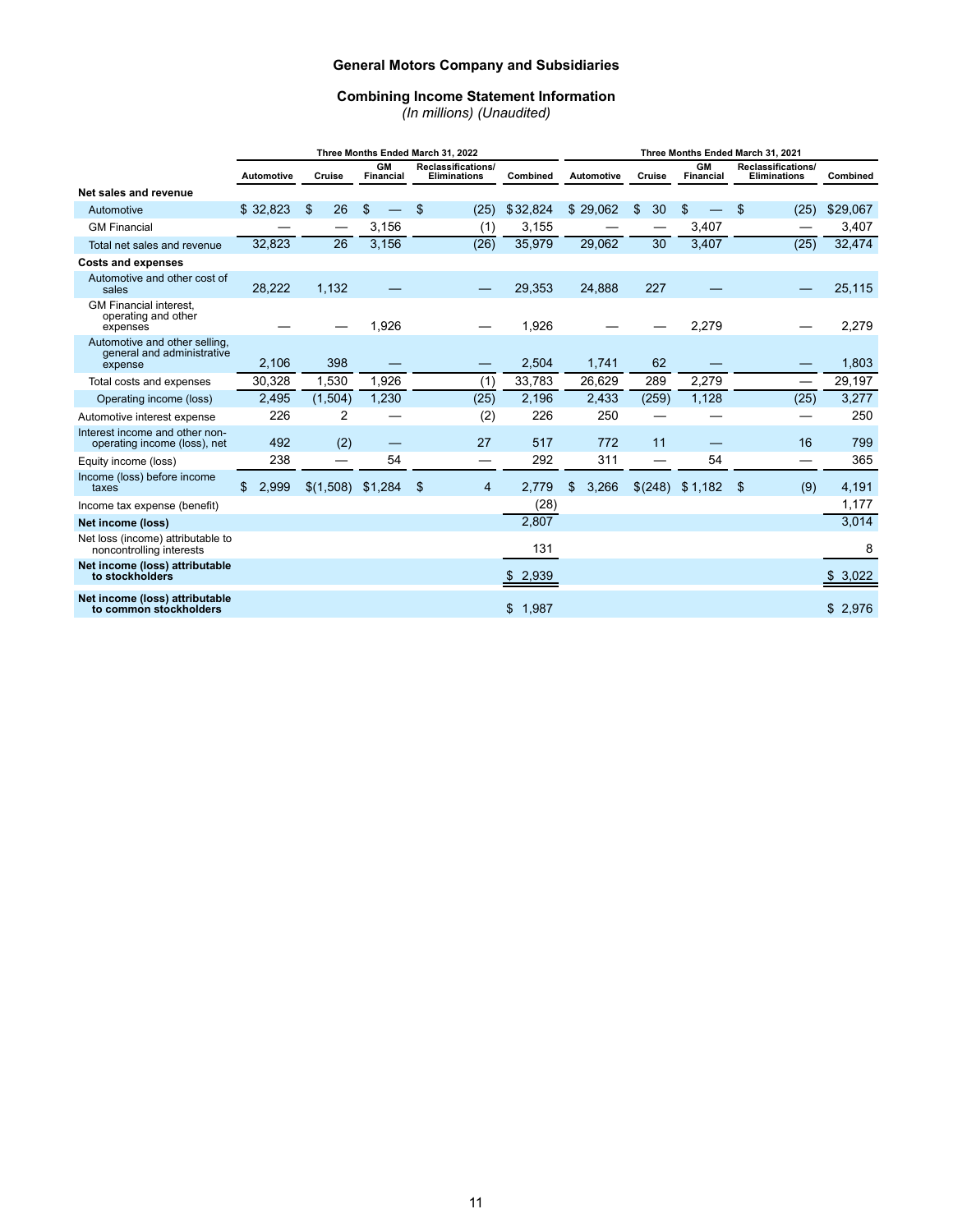# **Basic and Diluted Earnings per Share**

*(Unaudited)*

The following table summarizes basic and diluted earnings per share (in millions, except per share amounts):

|                                                                 | <b>Three Months Ended</b> |                |      |                |  |  |  |
|-----------------------------------------------------------------|---------------------------|----------------|------|----------------|--|--|--|
|                                                                 |                           | March 31, 2022 |      | March 31, 2021 |  |  |  |
| Basic earnings per share                                        |                           |                |      |                |  |  |  |
| Net income (loss) attributable to stockholders                  | \$                        | 2,939          | - \$ | 3,022          |  |  |  |
| Less: cumulative dividends on subsidiary preferred stock(a)     |                           | (952)          |      | (46)           |  |  |  |
| Net income (loss) attributable to common stockholders           |                           | 1,987          |      | 2,976          |  |  |  |
| Weighted-average common shares outstanding                      |                           | 1,458          |      | 1,447          |  |  |  |
| Basic earnings per common share                                 | \$                        | 1.36           | -\$  | 2.06           |  |  |  |
| Diluted earnings per share                                      |                           |                |      |                |  |  |  |
| Net income (loss) attributable to common stockholders – diluted | \$                        | 1.987          | \$   | 2,976          |  |  |  |
| Weighted-average common shares outstanding - diluted            |                           | 1.470          |      | 1,464          |  |  |  |
| Diluted earnings per common share                               | \$                        | $1.35$ \$      |      | 2.03           |  |  |  |
| Potentially dilutive securities(b)                              |                           | 6              |      | 2              |  |  |  |

 $\mathcal{L}_\text{max}$ (a) Includes a \$909 million deemed dividend related to the redemption of Cruise preferred shares from SoftBank in the three months ended March 31, 2022.

(b) Potentially dilutive securities attributable to outstanding stock options at March 31, 2022 and 2021 and RSUs at March 31, 2022, were excluded from the computation of diluted earnings per share (EPS) because the securities would have had an antidilutive effect.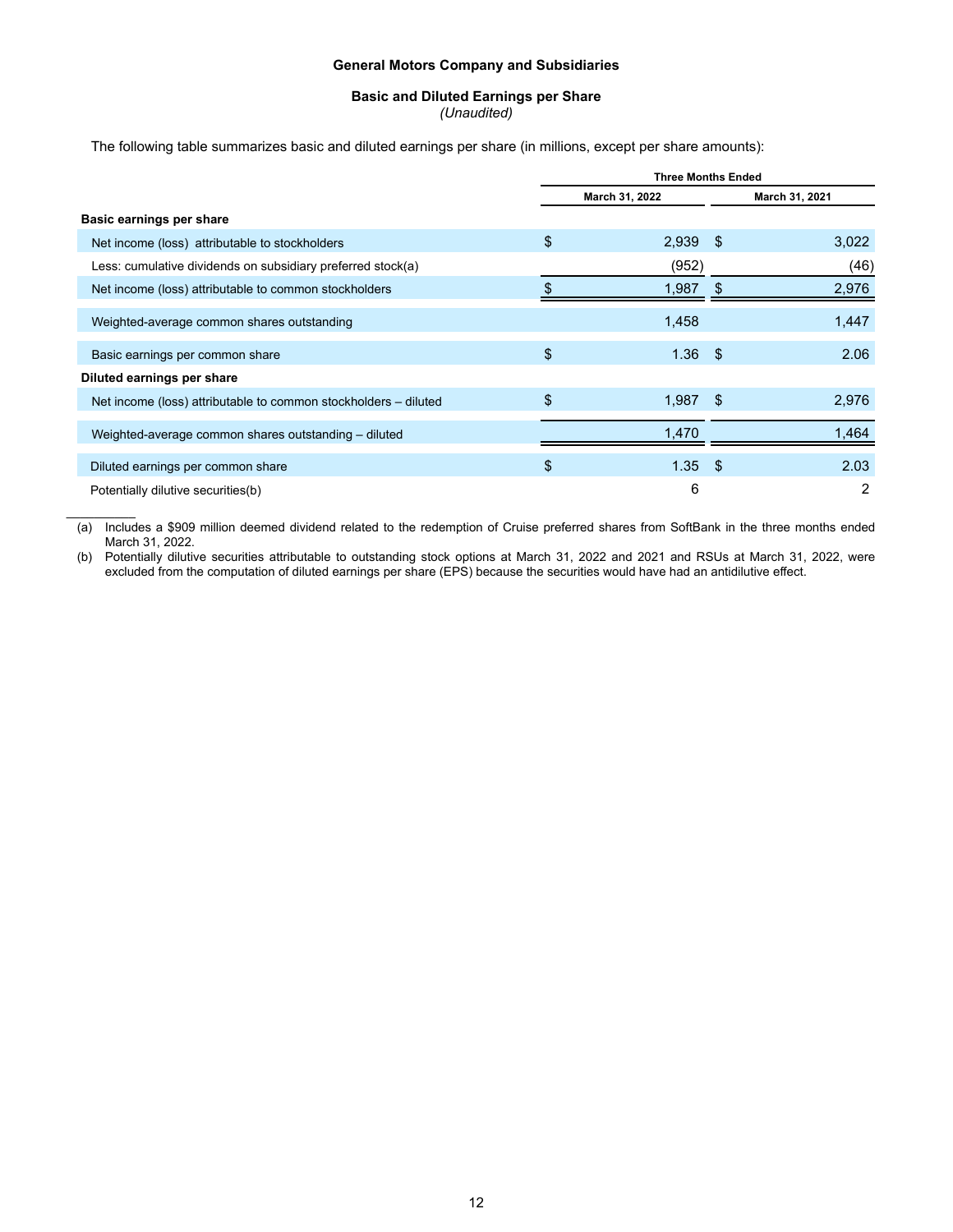# **Combining Balance Sheet Information**

*(In millions, except per share amounts) (Unaudited)*

|                                                                   | March 31, 2022           |                          |                 |               |                                           |              |    | December 31, 2021 |                          |    |                 |    |                                           |                      |  |
|-------------------------------------------------------------------|--------------------------|--------------------------|-----------------|---------------|-------------------------------------------|--------------|----|-------------------|--------------------------|----|-----------------|----|-------------------------------------------|----------------------|--|
|                                                                   | Automotive               | Cruise                   | GM<br>Financial |               | <b>Reclassifications</b><br>/Eliminations | Combined     |    | Automotive        | Cruise                   |    | GM<br>Financial |    | <b>Reclassifications</b><br>/Eliminations | Combined             |  |
| <b>ASSETS</b>                                                     |                          |                          |                 |               |                                           |              |    |                   |                          |    |                 |    |                                           |                      |  |
| <b>Current Assets</b>                                             |                          |                          |                 |               |                                           |              |    |                   |                          |    |                 |    |                                           |                      |  |
| Cash and cash equivalents                                         | \$<br>9,274              | \$2,592                  | \$<br>4,483     | $\mathsf{\$}$ |                                           | \$<br>16,349 | \$ | 14,541            | \$1,578                  | \$ | 3.948           | \$ |                                           | \$<br>20,067         |  |
| Marketable debt securities                                        | 8,390                    | 1,529                    |                 |               | (12)                                      | 9,907        |    | 7,076             | 1,551                    |    |                 |    | (19)                                      | 8,609                |  |
| Accounts and notes receivable,<br>net(a)                          | 11,617                   | $\mathbf{1}$             | 1,047           |               | (719)                                     | 11,946       |    | 7,553             | $\mathbf{1}$             |    | 532             |    | (691)                                     | 7,394                |  |
| GM Financial receivables, net                                     | $\overline{\phantom{0}}$ | —                        | 28,562          |               | (122)                                     | 28,440       |    |                   | —                        |    | 26,812          |    | (163)                                     | 26,649               |  |
| Inventories                                                       | 14,840                   | $\overline{\phantom{0}}$ |                 |               | (2)                                       | 14,838       |    | 12,990            | -                        |    |                 |    | (2)                                       | 12,988               |  |
| Other current assets                                              | 2,417                    | 213                      | 4,807           |               | (323)                                     | 7,113        |    | 2,167             | 179                      |    | 4,301           |    | (250)                                     | 6,396                |  |
| Total current assets                                              | 46,537                   | 4,336                    | 38,899          |               | (1, 178)                                  | 88,594       |    | 44,326            | 3,309                    |    | 35,592          |    | (1, 124)                                  | 82,103               |  |
| <b>Non-current Assets</b>                                         |                          |                          |                 |               |                                           |              |    |                   |                          |    |                 |    |                                           |                      |  |
| GM Financial receivables, net                                     |                          |                          | 36,408          |               |                                           | 36,408       |    |                   | -                        |    | 36,167          |    | $\overline{\phantom{0}}$                  | 36,167               |  |
| Equity in net assets of<br>nonconsolidated affiliates             | 8,623                    |                          | 1,779           |               |                                           | 10,402       |    | 7,960             | -                        |    | 1,717           |    |                                           | 9,677                |  |
| Property, net                                                     | 41,460                   | 100                      | 148             |               |                                           | 41,708       |    | 40,858            | 105                      |    | 152             |    |                                           | 41,115               |  |
| Goodwill and intangible assets,<br>net                            | 2,978                    | 733                      | 1,346           |               |                                           | 5,058        |    | 3,012             | 736                      |    | 1,339           |    | —                                         | 5,087                |  |
| Equipment on operating leases,<br>net                             |                          |                          | 36,581          |               |                                           | 36,581       |    |                   | -                        |    | 37.929          |    |                                           | 37,929               |  |
| Deferred income taxes                                             | 21,282                   | 795                      | (789)           |               | $\overline{\phantom{0}}$                  | 21,287       |    | 21,653            |                          |    | (501)           |    | $\overline{\phantom{0}}$                  | 21,152               |  |
| Other assets                                                      | 10,180                   | 346                      | 940             |               | (12)                                      | 11,454       |    | 10,358            | 339                      |    | 812             |    | (21)                                      | 11,488               |  |
| Total non-current assets                                          | 84,523                   | 1,974                    | 76,413          |               | (12)                                      | 162,898      |    | 83,842            | 1,180                    |    | 77,615          |    | (21)                                      | 162,615              |  |
| <b>Total Assets</b>                                               | \$131,060                | \$6,310                  | \$115,312       | \$            | (1, 190)                                  | \$251,492    |    | \$128,167         | \$4,489                  |    | \$113,207       | \$ | (1, 145)                                  | \$244,718            |  |
| <b>LIABILITIES AND EQUITY</b>                                     |                          |                          |                 |               |                                           |              |    |                   |                          |    |                 |    |                                           |                      |  |
| <b>Current Liabilities</b>                                        |                          |                          |                 |               |                                           |              |    |                   |                          |    |                 |    |                                           |                      |  |
| Accounts payable (principally<br>trade)(a)                        | \$<br>24,968             | \$<br>126                | \$<br>838       | \$            | (692)                                     | \$25,240     | \$ | 20,065            | \$<br>140                | \$ | 855             | \$ | (669)                                     | \$20,391             |  |
| Short-term debt and current<br>portion of long-term debt          |                          |                          |                 |               |                                           |              |    |                   |                          |    |                 |    |                                           |                      |  |
| Automotive                                                        | 857                      | 28                       | $\equiv$        |               | (148)                                     | 737          |    | 624               | 27                       |    |                 |    | (188)                                     | 463                  |  |
| <b>GM Financial</b>                                               |                          |                          | 32,300          |               | $\qquad \qquad -$                         | 32,300       |    |                   | $\overline{\phantom{0}}$ |    | 33,257          |    | $\equiv$                                  | 33,257               |  |
| <b>Accrued liabilities</b>                                        | 16,537                   | 1,229                    | 3,837           |               | (326)                                     | 21,277       |    | 16,879            | 230                      |    | 3,439           |    | (251)                                     | 20,297               |  |
| <b>Total current liabilities</b>                                  | 42,363                   | 1,383                    | 36,975          |               | (1, 166)                                  | 79,555       |    | 37,568            | 397                      |    | 37,550          |    | (1, 108)                                  | 74,408               |  |
| <b>Non-current Liabilities</b>                                    |                          |                          |                 |               |                                           |              |    |                   |                          |    |                 |    |                                           |                      |  |
| Long-term debt                                                    |                          |                          |                 |               |                                           |              |    |                   |                          |    |                 |    |                                           |                      |  |
| Automotive                                                        | 16.149                   | $\overline{7}$           |                 |               |                                           | 16,155       |    | 16,348            | $\overline{7}$           |    |                 |    |                                           | 16,355               |  |
| <b>GM Financial</b>                                               |                          |                          | 60,613          |               |                                           | 60,613       |    |                   |                          |    | 59,304          |    |                                           | 59,304               |  |
| Postretirement benefits other<br>than pensions                    | 5,722                    | $\overline{\phantom{0}}$ |                 |               |                                           | 5,722        |    | 5,743             |                          |    |                 |    | $\overline{\phantom{0}}$                  | 5,743                |  |
| <b>Pensions</b>                                                   | 7,777                    |                          | 6               |               | $\overline{\phantom{0}}$                  | 7,782        |    | 8,002             |                          |    | 5               |    |                                           | 8,008                |  |
| Other liabilities                                                 | 11,903                   | 494                      | 2,215           |               | (11)                                      | 14,601       |    | 12,560            | 488                      |    | 2,058           |    | (21)                                      | 15,085               |  |
| Total non-current liabilities                                     | 41,550                   | 501                      | 62,833          |               | (11)                                      | 104,873      |    | 42,654            | 495                      |    | 61,368          |    | (21)                                      | 104,495              |  |
| <b>Total Liabilities</b>                                          | 83,913                   | 1,885                    | 99,809          |               | (1, 178)                                  | 184,429      |    | 80,222            | 892                      |    | 98,918          |    | (1, 129)                                  | 178,903              |  |
| Commitments and contingencies                                     |                          |                          |                 |               |                                           |              |    |                   |                          |    |                 |    |                                           |                      |  |
| Noncontrolling interest - Cruise<br><b>Stock Incentive Awards</b> |                          | 289                      |                 |               |                                           | 289          |    |                   |                          |    |                 |    |                                           |                      |  |
| <b>Equity</b>                                                     |                          |                          |                 |               |                                           |              |    |                   |                          |    |                 |    |                                           |                      |  |
| Common stock, \$0.01 par value                                    | 15                       | $\overline{\phantom{0}}$ |                 |               |                                           | 15           |    | 15                |                          |    |                 |    | $\equiv$                                  | 15                   |  |
| Additional paid-in capital(b)                                     | 27,038                   | (40)                     | 1,551           |               | (1,534)                                   | 27,015       |    | 27,065            | 55                       |    | 1,551           |    | (1,611)                                   | 27,061               |  |
| Retained earnings                                                 | 26,978                   | 1,946                    | 14,961          |               | (6)                                       | 43,879       |    | 27,920            | 42                       |    | 13,985          |    | (9)                                       | 41,937               |  |
| Accumulated other<br>comprehensive loss                           | (7,806)                  | $\mathbf{1}$             | (1,009)         |               | $\qquad \qquad \longleftarrow$            | (8, 814)     |    | (8,025)           | $\overline{4}$           |    | (1,248)         |    | —                                         | (9,269)              |  |
| Total stockholders' equity                                        | 46,225                   | 1,908                    | 15,503          |               | (1, 540)                                  | 62,095       |    | 46,974            | 100                      |    | 14,288          |    | (1,620)                                   | 59,744               |  |
| Noncontrolling interests(b)                                       | 923                      | 2,228                    |                 |               | 1,528                                     | 4,679        |    | 971               | 3,496                    |    |                 |    | 1,603                                     | 6,071                |  |
| <b>Total Equity</b>                                               | 47,148                   | 4,136                    | 15,503          |               | (12)                                      | 66,774       |    | 47,945            | 3,597                    |    | 14,289          |    | (16)                                      | 65,815               |  |
| <b>Total Liabilities and Equity</b>                               | \$131,060                | \$6,310                  | $$115,312$ \$   |               | (1, 190)                                  | \$251,492    |    | \$128,167         | \$4,489                  |    | $$113,207$ \$   |    |                                           | $(1, 145)$ \$244,718 |  |

(a) Eliminations primarily include: GM Financial accounts and notes receivable of \$397 million offset by Automotive accounts payable and Automotive accounts receivable of \$243 million offset by<br>GM Financial accounts payabl

(b) Primarily reclassification of GM Financial Cumulative Perpetual Preferred Stock, Series A, B and C. The preferred stock is classified as noncontrolling interests in our condensed consolidated balance sheets.